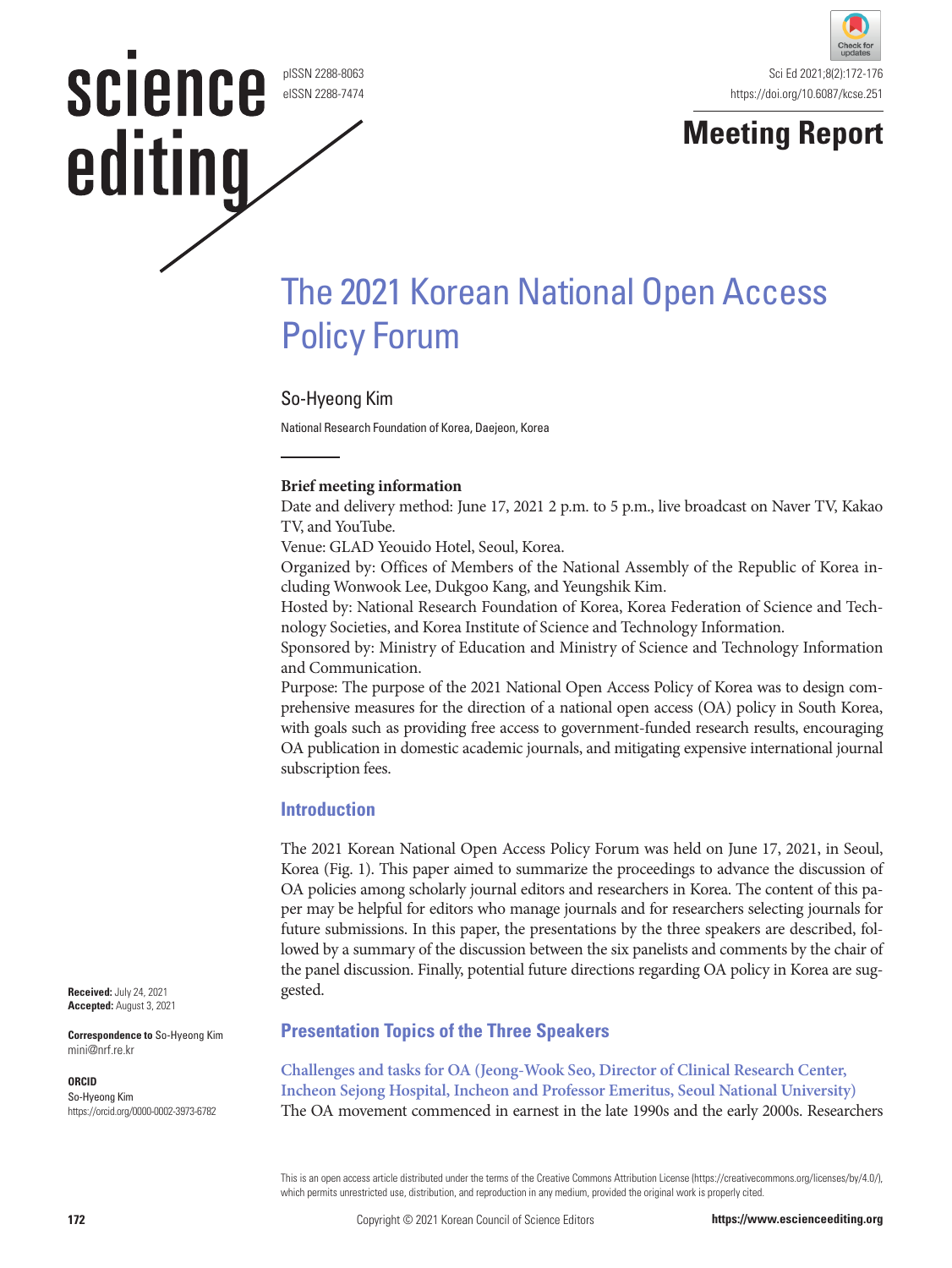

Fig. 1. Photo of six panelists and the chair at the 2021 Korean National Open Access Policy Forum, held on June 17, 2021, in Seoul, Korea.

tend to prefer OA since it ensures that their papers will be read and cited more; however, publishers prefer there to be an article processing charge (APC). As a result, researchers are often required to pay a fee to publishers when publishing OA articles to ensure profitability.

When Seoul National University (SNU) professors first began to publish OA articles, the university supported APCs, and the APCs borne by the university gradually increased. Later, SNU imposed an upper limit of APCs per professor. SNU and its professors paid an estimated 3.4 billion Korean won to publishers in 2015. In addition, the costs associated with subscribing to international journals at SNU libraries increased tenfold from 860 million Korean won in 2002 to 8.96 billion Korean won in 2015. Subscription fees for university libraries in Korea have been growing by 3% to 4% every year. Although the cost increase related to APCs was higher, journal subscription costs also increased.

This phenomenon is not just a Korean issue, but also a global one. These issues led to the implementation of Plan S in Europe. The "S" in "Plan S" stands for "shock," and the policy was in turn designed to mitigate the problem by giving it a "shock," mandating that all papers funded using public research funds from all countries in the European Union must be published as OA articles beginning in January 2021. Foreign libraries struggle with the same issues as Korean libraries. Since this is a global issue, it is necessary to collaborate with stakeholders regarding the legal and institutional mechanisms that can be used to implement OA policies and lay the groundwork for OA policy in the future.

#### **Subscription journal issues and the transition to OA (Hwan-Min Kim, Secretary-General of Korean E-resource Service for Library, Korea Institute of Science and Technology Information)**

science editing

Upon analyzing the publication volume of Science Citation Index Expanded papers by publisher, it was found that 78% of Science Citation Index Expanded papers by Korean authors were published by the top 20 publishers. In Korea, subscription-based publishers that do not specialize in OA are subject to major OA conversion contracts. The top 30 institutions in Korea produce about 70% of articles in subscription-based journals, and if a journal actively publishes OA papers, there will be quicker results. OA conversion contracts mainly comprise read-and-publish (RAP) agreements. Read-and-publish refers to an agreement that bundles access and publication costs together. Alternatively, publish-and-read agreements pay only for publishing and include access rights at no additional charge. Examining OA conversion contracts by publisher, Elsevier was found to have signed a publish-and-read contract with the University of California in March 2021 [1]. A contract between Wiley and Germany allowed OA publications for a fee of 2,750 euro per article [2]. After comparing the costs to publish OA articles in Wiley journals between Korea and Germany, Korea was found to pay a fee of 4,742 US dollars for the production of one article, while researchers from Germany can publish an OA article for a fee of 3,300 US dollars (2,750 euro) per article. When comparing the cost of publishing in Elsevier between Korea and the University of California, the estimated fee for producing one OA paper in Elsevier from Korea was 3,188 US dollars, while it was only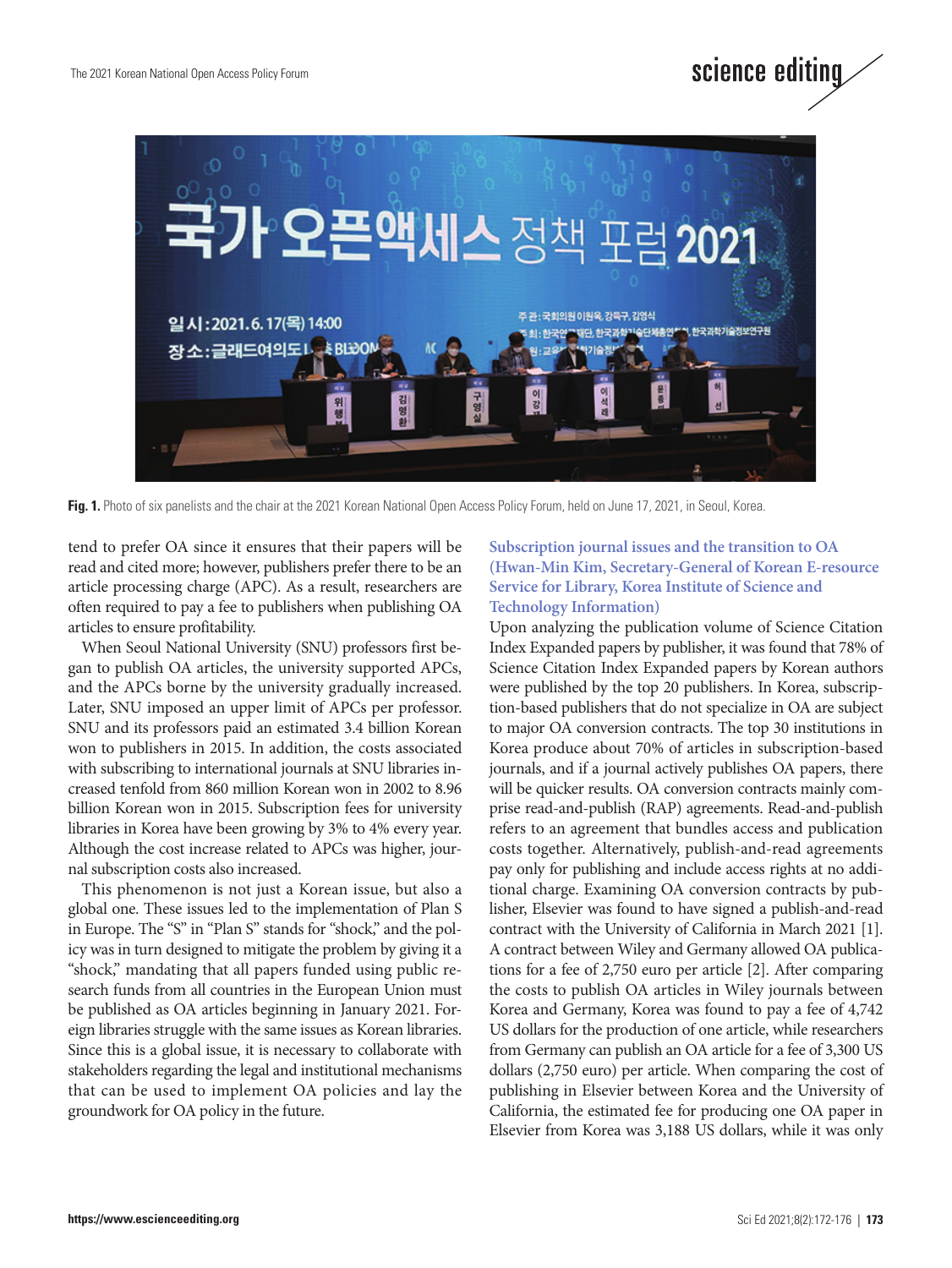# science editing

2,448 US dollars for the University of California. It was estimated that Korea currently spends approximately 180 billion Korean won annually on subscription fees and about 50 billion Korean won on APCs, adding up to an annual total of 230 billion Korean won.

#### **Measures to support OA in domestic academic journals (Sook-Ja Park, President of the Society of Popular Narratives and Professor at Sogang University)**

In a recent study, 32 leaders from humanities and social science journals participated in focus group interviews from December 2020 to June 2021 about journal support. Among the 32 respondents, 87% answered that "strengthening publicity (OA publishing)" is essential for journal support. However, respondents were also worried about OA conversion since it would result in no immediate income, such as copyright fees. In addition, they were concerned about whether public databases would become influential enough to replace commercial databases. Respondents still wanted the support of professional publishing companies, including services such as manuscript editing. The National Research Foundation of Korea supports only about 10% of the total 1,800 journals in the humanities and social sciences. Therefore, in order to strengthen the public reach of academic papers, the National Research Foundation of Korea has asked for financial support from the government to assist with OA conversion.

# **Discussion by Six Panelists**

#### **Myung-Hwan Kim (General Director, SNU Library and Professor at SNU)**

The number of Korea Citation Index-registered journals in the humanities and social sciences is about 1,800. Therefore, it is estimated that OA conversion can be attempted with an annual budget of 20 billion Korean won. In addition, it will be possible to quickly switch to OA using the National Research Foundation of Korea's journal evaluation system.

### **Young-sil Koo (Director of Academic Research Affairs Division, Ministry of Education, Republic of Korea)**

The Ministry of Education has supported removing barriers for accessing e-journals. Beginning in 2021, researchers at non-subscribing universities are now able to access e-journals at no cost. More budgets for similar initiatives are needed in the future.

#### **Hang-bok Wee (President of the Korean Federation of Humanities and Social Sciences and emeritus professor at Hanyang University)**

Many language barriers can be resolved using artificial intelli-

gence. The corpus of academic papers in non-indigenous languages has significantly grown. In addition, institutions should refrain from giving professors more credit for publishing articles in international journals during the performance evaluation process.

#### **Chongmin Yoon (Professor at Graduate School of Law, Chungbuk National University)**

The question arises of how we can provide a legal basis for OA policy. A legal foundation for promoting OA based on related policies, including the Framework Act on Science and Technology [3] or the Science Promotion Act [4], must be established. In the National R&D Innovation Act [5], regulations on how to specifically support diffusion in the disclosure, registration, and utilization of various research results, such as research reports and papers, should supplement a new policy. However, in order to make OA mandatory, it is necessary to distinguish between policy promotion and strengthening stakeholders' copyright. Implementation of policies such as financial support or budget support can be resolved by strengthening the relevant laws. Still, such policies could limit the rights of academic researchers. For example, mandatory OA may interfere with the rights of individual researchers concerning commercial publishers. Due to potential conflictof-interest issues related to mandatory OA policies, a cautious approach is required.

#### **Seok-rae Lee (Officer of the Performance Evaluation Policy Bureau, Ministry of Science and ICT, Republic of Korea)**

With enough financial support supplementing the publication costs of domestic academic journals, it will be possible to convert them to OA journals quickly. The Ministry of Science and ICT (Information and Communications Technology) currently provides scientific journals with approximately 2.1 billion Korean won annually, but it will gradually increase the amount to about 10 billion Korean won through the Korean Federation of Science and Technology Societies. Adding mandatory OA policies should be considered in the imminent future in light of the Framework Act on Science and Technology.

#### **Sun Huh (Professor at College of Medicine, Hallym University)**

To optimize the quality of academic OA journal promotion, 0.1% of the total R&D budget of the Korean government should be designated for journal publishing support. As of 2021, 6.7 billion Korean won—about 0.025% of the total national R&D budget—goes toward supporting academic journals. With an increase to 0.1% of the national R&D budget,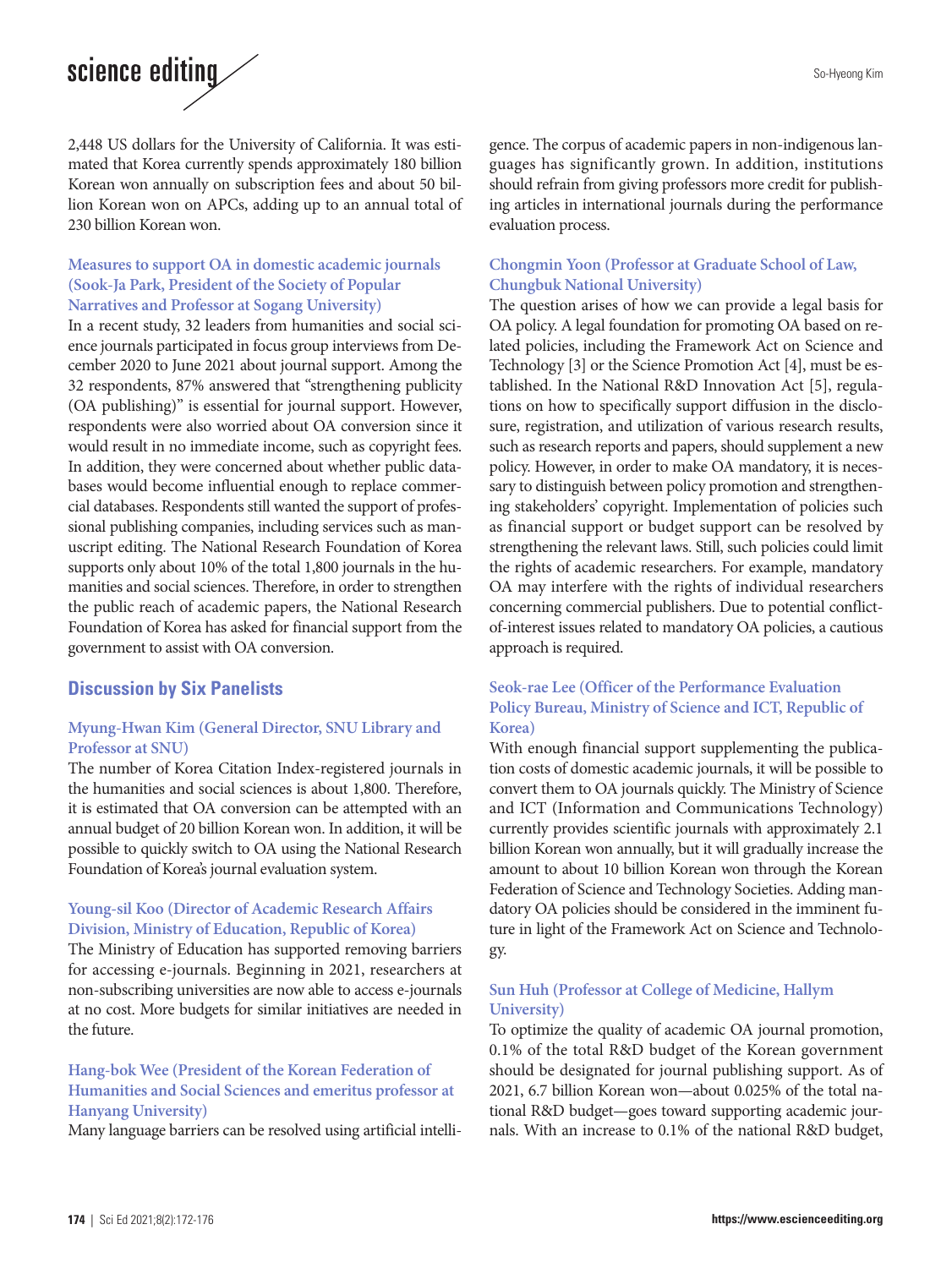# science editing

there would be a budget of approximately 27 billion Korean won. Researchers generally do not object to mandatory OA publication of government-funded research results, but one premise is crucial—namely, it is less burdensome to researchersif APCs can be paid using any research funds Usually, articles are published after the research is completed.

# **Comment by the Chair of the Panel Discussion**

# **Kang-jae Lee, (Director of Humanities and Social Sciences Division, National Research Foundation of Korea,**

**Professor of Chinese Language and Literature at SNU)** Although there are clear differences between the humanities and social science fields and science fields in a variety of aspects, everyone tends to agree that OA should be actively promoted. It is important to note that this forum was held openly in the interests of the National Assembly and the government. With the interest and active support of the Ministry of Education and Ministry of Science and ICT, the process of implementing new mandatory OA policies must be pursued.

# **Conclusion**

This meeting was organized by three members of the National Assembly of the Republic of Korea. This indicates that representatives of the Korean people have a significant interest in OA policy. In the United States, a public access policy was introduced by the United States National Institute of Health and the National Science Foundation [6]. In Europe, Plan S has been in place since January 2021, which requires mandatory OA publication for research results supported by specific funding organizations [7]. In Korea, the debate on OA policy has continued since the early 2000s. However, there was not always concrete legal support for an OA policy. The implementation of an OA policy pertaining to research articles supported by the Korean government should be differentiated from policies related to subscription journals published by commercial publishing companies. The most urgent immediate step is to establish a legal basis for the mandatory deposition of government-funded articles in public repositories or journal homepages immediately after publication. The second step is to discuss how to support author-side APCs related to OA publication. The third step is to help domestic society journals adopt OA policies when societies are unable to allocate sufficient budgetary resources for journals that do not have subscription fees. As for support for society journals, government officials have stated that more funding would be provided soon. Dr. Huh's proposal to dedicate 0.1% of the government's annual R&D budget to journal publishing may be the best incentive for journal editors. APCs may be a financial burden to researchers who wish to publish in top-tier international journals. The solution is either to allow a 1-year embargo period, as in the public access policy implemented in the United States, or to pay authors' APCs using research funds. Another way is to encourage researchers' institutions or other public funding agencies to assist with APCs, although such organizations cannot be forced to do so.

Since Korea is one of the top countries in the performance of science research, the adoption of an OA policy by the Korean government will be another milestone in the research literature market. I anticipate that this meeting will trigger the implementation of an OA policy in Korea.

# **Conflict of Interest**

No potential conflict of interest relevant to this article was reported.

#### **Funding**

The author received no financial support for this article.

#### **References**

- 1. Hunt A, Davis A. University of California and Elsevier sign ground-breaking transformative agreement [Internet]. Amsterdam: Elsevier Press; 2021 [cited 2021 Jul 19]. Available from: https://www.elsevier.com/about/press-releases/corporate/university-of-california-and-elseviersign-ground-breaking-transformative-agreement
- 2. Kupferschmidt K. Deal reveals what scientists in Germany are paying for open access [Internet]. Washington, DC: Science Scientific Community; 2019 [cited 2021 Jul 19]. [https://](https://doi.org/10.1126/science.aax1064) [doi.org/10.1126/science.aax1064](https://doi.org/10.1126/science.aax1064)
- 3. Framework Act on Science and Technology. Act No. 17347 [Internet]. Sejong: Korea Legislation Research Instiute; 2020 [cited 2021 Jul 19]. Available from: https://elaw.klri.re.kr/ kor\_service/lawView.do?hseq=54701&lang=ENG
- 4. Sciences Promotion Act. Act No. 14163 [Internet]. Sejong: Korea Legislation Research Institute; 2016 [cited 2021 Jul 19]. Available from: https://elaw.klri.re.kr/kor\_service/ lawView.do?hseq=38880&lang=ENG
- 5. National Research and Development Act. Act No. 17343 [Internet]. Sejong: Kore Law Information Center; 2020 [cited 2021 Jul 19]. Available from: https://www.law.go.kr/ LSW/lsInfoP.do?efYd=20210101&lsiSeq=218729#0000
- 6. National Science Foundation. NSF 16-009. Public access: frequently asked questions [Internet]. Alexandria, VA: National Science Foundation [cited 2021 Jul 19]. Available from: <https://www.nsf.gov/pubs/2016/nsf16009/nsf16009.jsp>